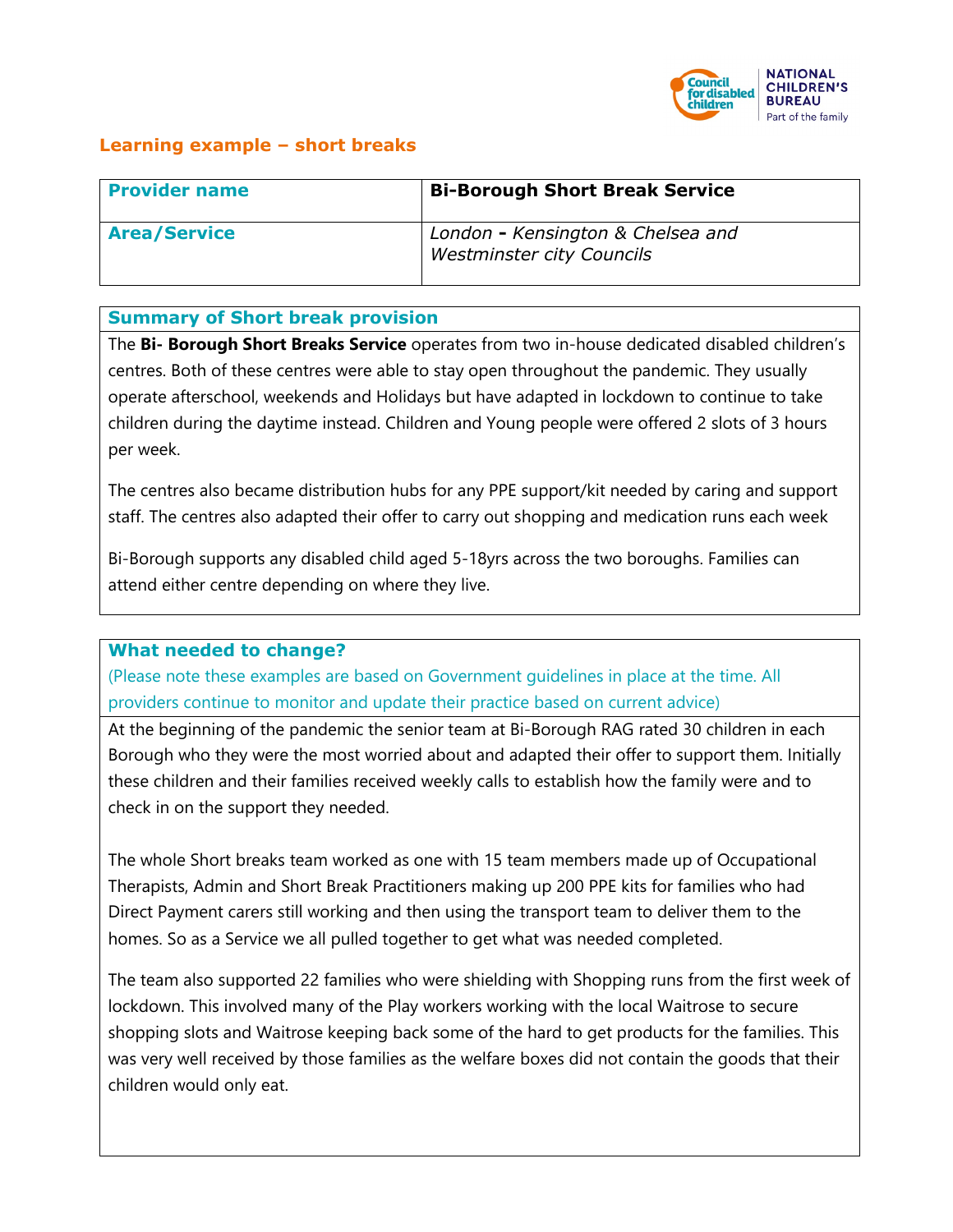

If the family were struggling they offered a range of support which included:

- extending their Direct Payment money for carers,
- introducing a menu of alternative things that families could use their Direct Payment money on, such as technology equipment, outdoor play equipment to suit the restrictions of lockdown as well as specific family circumstances.
- Sensory packs and craft packs for families which could be delivered or kept in the Hubs for pick up. This led to lots of photos of the children enjoying them at home.

Where families were willing to come to the centres they continued to offer onsite support. The centres normally have 20 children per day but the capacity was limited to four per session during lockdown. Children were offered a morning or afternoon slot of three hours. This enabled the centre to take eight children per day.

They used a bubble model with the same workers supporting the same child each week. All workers were trained and wore PPE kit. Risk assessments were completed and a strict cleaning routine was established after every session.

As the Pandemic developed, Bi-Borough acquired another venue to use which they also opened on Saturdays to accommodate an increase in children needing support.

Families were not given their full care packages as the centres needed to spread their offer across all families. They also had to include children who may usually attend other venues/places but were shut due to lockdown.

# **What enabled the changes to happen?**

Having two centres was a real positive for Bi-Borough. It enabled them to immediately take control of the environment and make changes to the settings in regards to continuing their offer.

Other supportive factors included:

- $\checkmark$  Good links within the sector and across Health and Education following their recent SEND inspection which happened just before lockdown. This meant they could swiftly work together to source staff and ensure the most vulnerable children received support.
- $\checkmark$  As we had no contracts with providers, we were able to use our money as needed instead of being tied up to a provider who was shut.
- $\checkmark$  Effective communication methods meant that families were supportive of the centre and worked with them. They utilised the existing relationships with parent forums to provide regular updates on the offer and what was available.
- $\checkmark$  Strong parent links on the forums meant that the centres could continue to have our Social group forums over Zoom. The SLT also attended the Westminster City Council forum monthly over Zoom with a Q and A for families around Short breaks. This kept everyone informed and engaged.